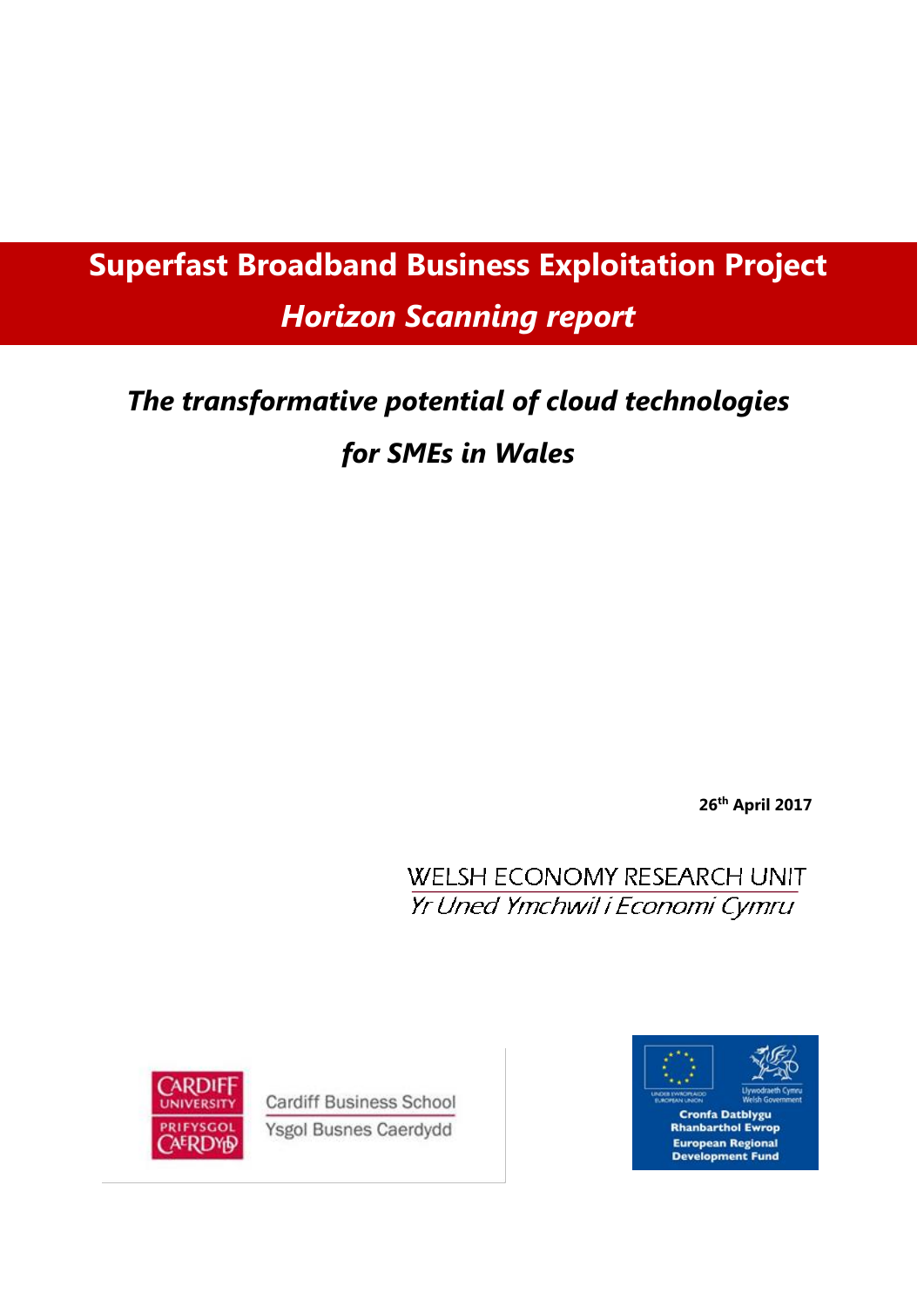## **Contents**

## **Figures**

|--|--|--|

|--|--|--|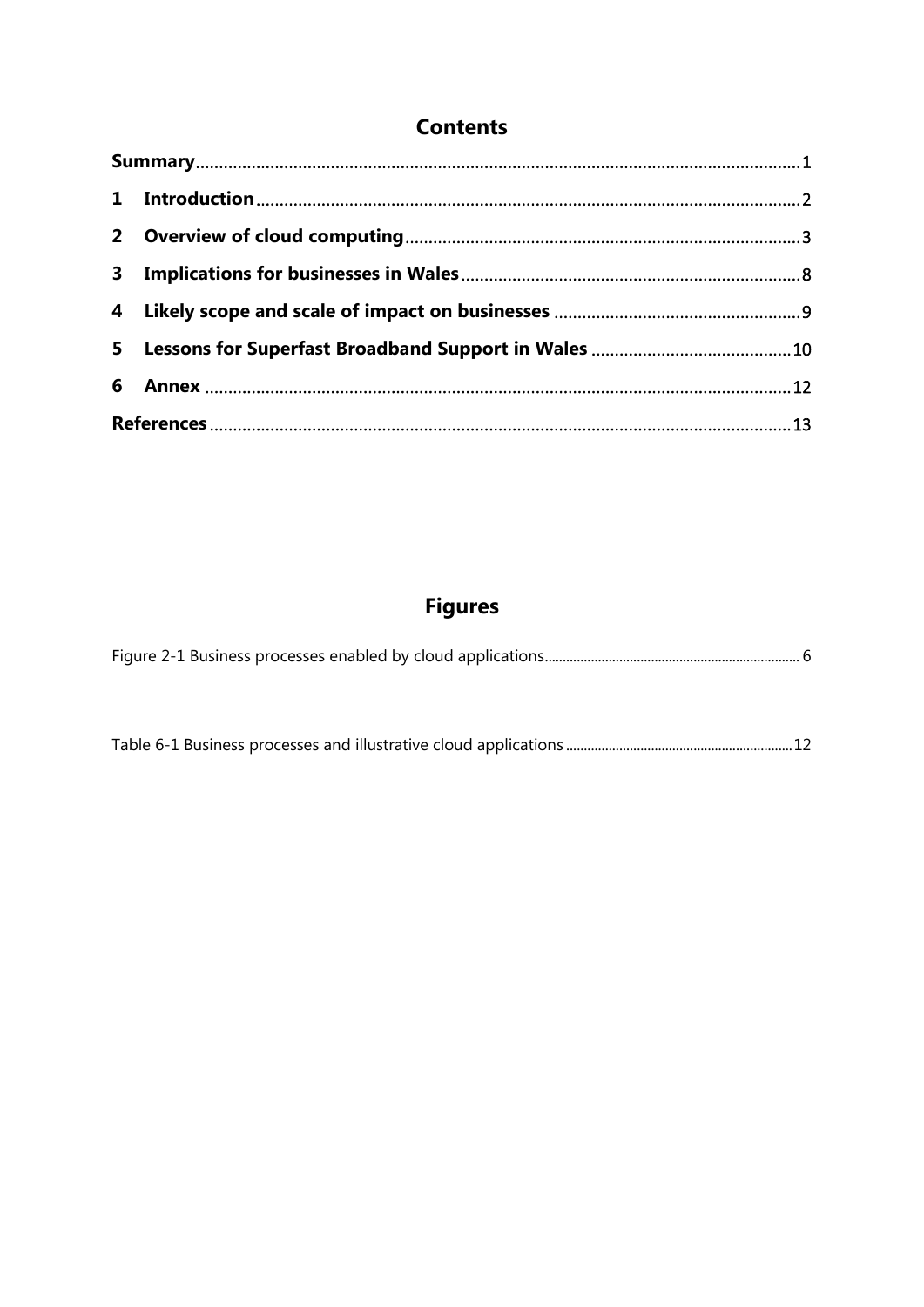### <span id="page-2-0"></span>**Summary**

The key findings of this report can be summarised as follows:

- The adoption of cloud technologies is evolving rapidly in both existing businesses and start-ups. Adoption is being driven by IT modernisation and faster broadband speeds. It offers businesses the potential to significantly reduce upfront investment and ongoing costs. Other benefits include enabling businesses to reconfigure internal processes, and develop new and existing services.
- In the coming years cloud technologies are expected to underpin a growing range of business processes in many businesses (KPMG, 2013). This is anticipated to have significant impact on businesses, enabling more flexible and scalable operating models and faster entry into new markets and geographies (Microsoft, 2016).
- Research by WERU (2017) indicates that there are significant gaps in SME adoption of cloud technologies in Wales, with three out of ten businesses surveyed reporting none of their employees used cloud enabled services. Further challenges identified include the relatively low adoption of superfast broadband, and comparatively slow upload speeds in Wales (Ofcom, 2016).
- Few sectors in Wales are likely to be untouched by the growth of cloud computing. While there is some potential for it to disrupt sectors and jobs, new economic activity is also likely to emerge based on IT modernisation, business efficiencies, and opportunities to create activity in rural areas.
- Despite the importance of cloud computing (and IT generally) it is not sufficient, on its own, for business competitiveness. Such technologies are readily imitable and unlikely to differentiate a business from its competitors. As a consequence cloud technologies should not be treated in isolation, and should be seen as part of a wider strategic development of a business.
- The main lessons for Superfast Business Support in Wales are:
	- o *Evolving promotional messages over time to emphasise the changing importance of benefit types* – for example emphasising the flexibility, scalability and the likelihood that customers and competitors will be seeking to engage through cloud technologies in future years.
	- o Encouraging businesses to expand their use of cloud technologies across the full range of business processes – highlighting the benefits of cloud computing to all processes, while building confidence and signposting to specialist support.
	- o Supporting businesses as they become more digitally mature helping businesses to become more digitally mature, with more advanced workshops and advice.
	- $\circ$  Allying fears with hard evidence (security and risks) working to contextualise the risks faced by businesses, and encouraging them to take measures to protect their businesses.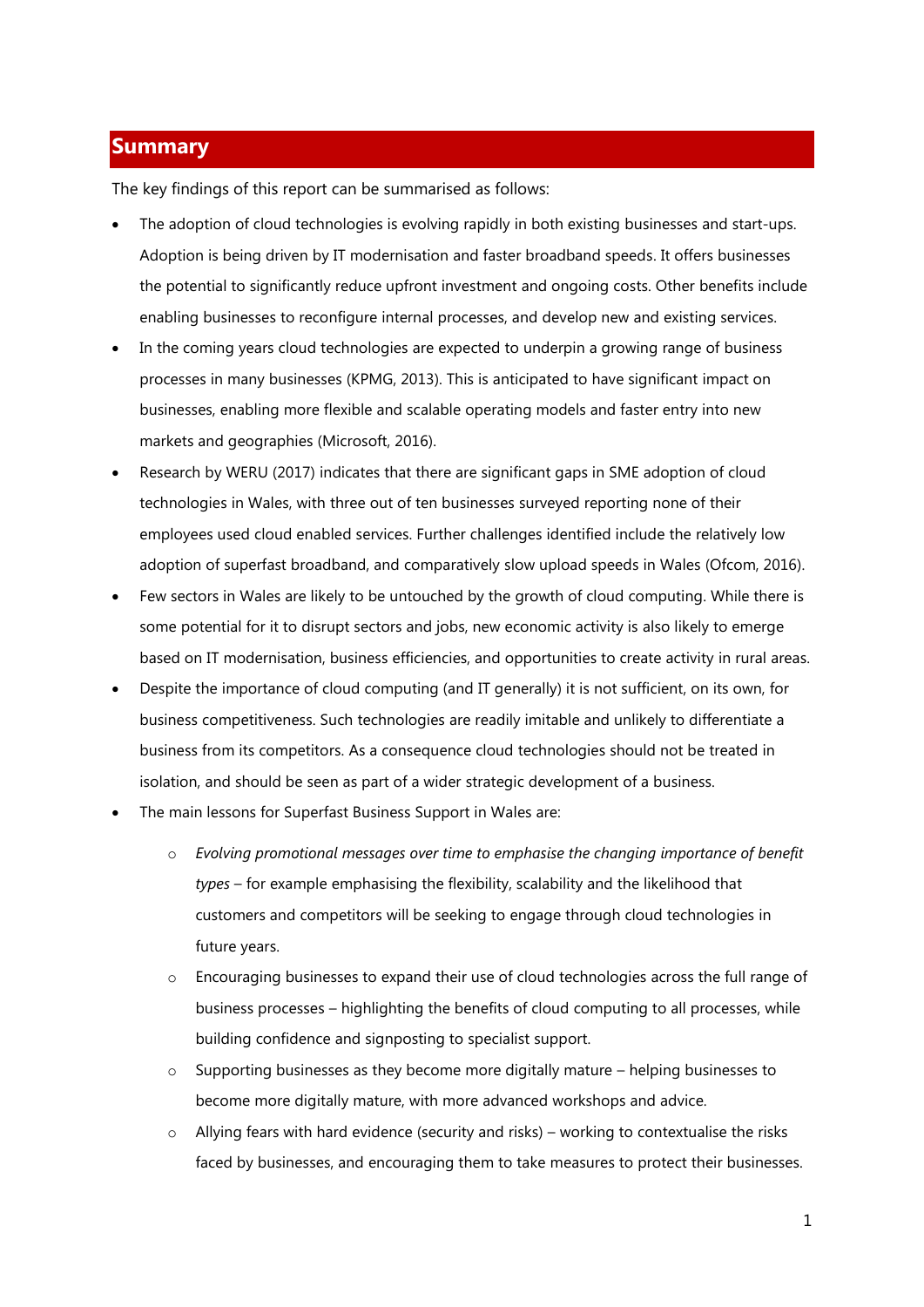## <span id="page-3-0"></span>**1 Introduction**

Cardiff University is undertaking research in association with the Welsh Government's Superfast Broadband Business Exploitation (SFBBE) programme, over the period 2016-2020. This research examines the economic impacts associated with business adoption and use of superfast broadband enabled digital technologies.

The Horizon scanning series of reports are designed to raise awareness of challenges and opportunities associated with new and emerging digital technologies in Wales. They seek to inform the work of the Superfast Broadband Business Exploitation programme, and to stimulate discussion about the response of Wales to the emergent technologies enabled by superfast broadband.

This paper is the first of a series of Horizon Scanning outputs which will be made available on the Cardiff Business School website: [http://www.cardiff.ac.uk/superfast-broadband-project/horizon](http://www.cardiff.ac.uk/superfast-broadband-project/horizon-scanning)[scanning](http://www.cardiff.ac.uk/superfast-broadband-project/horizon-scanning)

The author of this paper is Dylan Henderson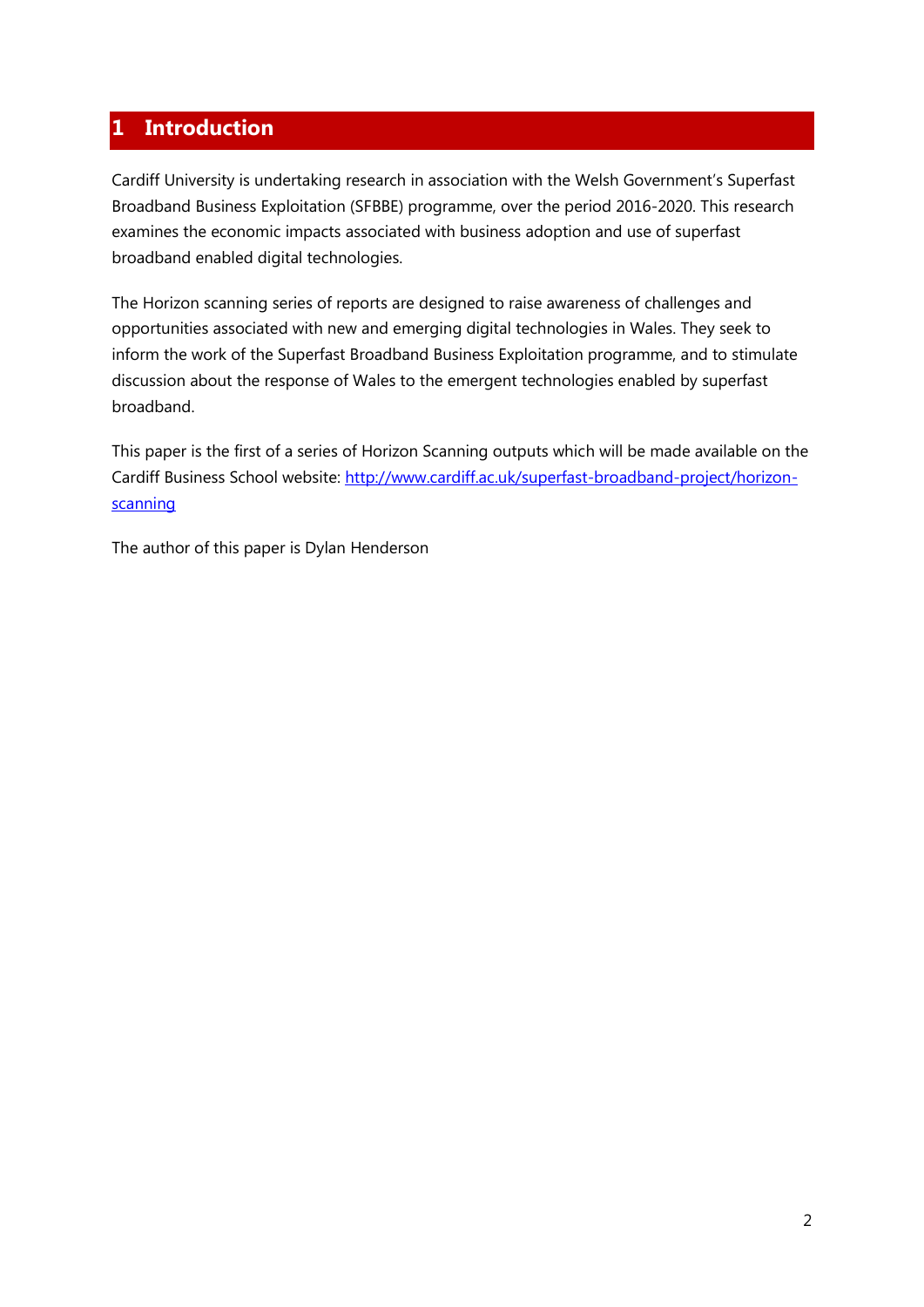## <span id="page-4-0"></span>**2 Overview of cloud computing**

Cloud computing is at the heart of recent developments in digital technologies. Such technologies have already made rapid inroads into business and personal computing, and provide businesses with the potential to access computing services, without the costs of installing and maintaining physical computing hardware.

Cloud computing can be defined as:

"… a model for enabling ubiquitous, convenient on-demand network access to a shared pool of configurable computing resources (e.g. networks, servers, storage, applications, and services) that can be rapidly provisioned and released with minimal management effort or service provider interaction" (Mell and Grance, 2011 2).

This definition highlights important characteristics of the cloud, namely the ability of businesses to flexibly access computing services without having to own (or indeed maintain) the underlying infrastructure hardware or software.

While cloud computing use across business and households is already evident, research suggests that it is likely to become more pervasive in future, with implications across all aspects of business processes (KPMG, 2013). This is being facilitated both by the rapid pace of technological change generally, but also by improvement in broadband speeds (Ofcom, 2016).

The cloud enables businesses to reduce costs and ICT employee numbers, increase flexibility, mobility and information access (Caldarelli et al., 2017 174). Unlike other technologies, however, cloud adoption transfers responsibility of data hosting to cloud providers. This represents a fundamental change with respect to management of internal business resources, interactions and relationships (Carcary et al., 2014 313).

Cloud computing encompasses several forms, which vary by deployment scale, reach and access. While private cloud access is restricted to single organisations, public cloud providers are generally available to all. Hybrid clouds contain elements of both forms. Examples of major public cloud providers include Amazon Web Services, Microsoft and Google (Gartner, 2016)

A number of service models for cloud computing are evident, and illustrate the scope and flexibility for businesses to access digital services (OECD, 2015):

 Infrastructure as a service (IaaS) refers to hardware equipment operating from the cloud, and can include computational resources, storage and networks. This allows businesses to access computing resources with a high degree of flexibly. Examples of services that fall into the IaaS category include Amazon Elastic Compute Cloud (EC2) and Zimory.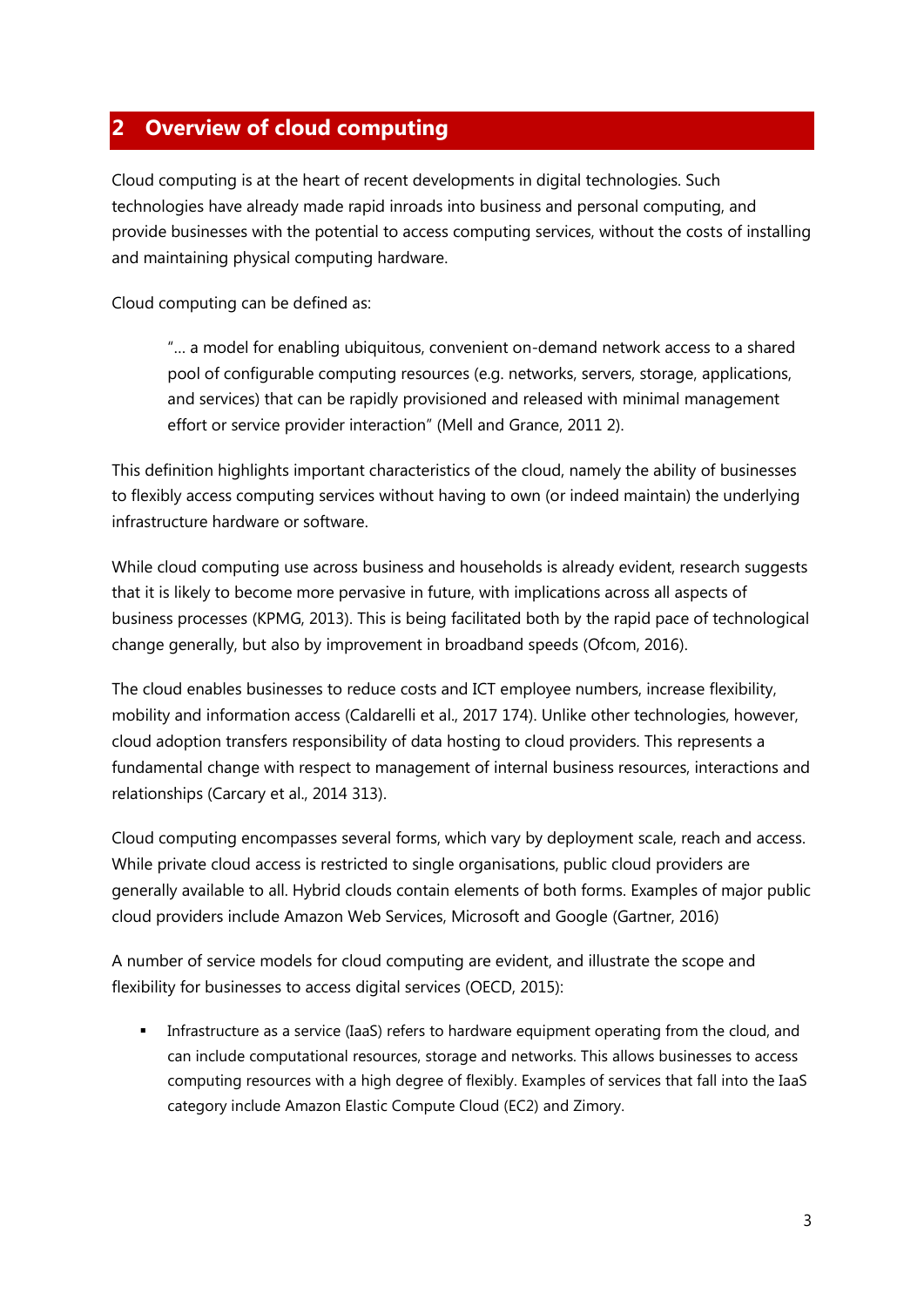- Platform as a service (PaaS) provides users a more structured platform to deploy their own applications and services. Typically, users rely on programming languages and further tools of the cloud provider to deploy these applications. Cloud users do not manage or control the underlying infrastructure such as networks or operating systems, with the service provider managing the virtualisation operations. Suppliers of PaaS use dedicated application programming interfaces (APIs). Examples of services that fall into PaaS include the Windows Azure Platform and the Google App Engine.
- Software as a service (SaaS) model, provides users with access to a service providers' applications from the cloud. This allows them to access services from a range of different devices such as web browser, tablet etc. Such services do not require the user to manage the infrastructure of capabilities underlying the service. It includes a diverse range of services including applications for a diverse range of business processes, for example, customer relationship management (CRM), human resources (HR), accounting, document management and so on. Well known examples include GoogleDocs, Gmail, Salesforce.com, and Online Payroll.

Gartner (2016) indicate that there is a steady trend towards businesses replacing their traditional IT infrastructure with cloud services, and estimate that so-called 'cloud shift' will reach \$216 billion in 2020. This is being driven both by cost reduction, but also modernisation of IT, which is seeing the focus of IT providers and consultants shifting towards cloud-based solutions (Gartner, 2015). Start-up companies face a far simpler challenge with respect to implementing cloud technologies. Unlike established companies they do not have legacy IT systems, and are able to adopt cloud services from launch. This has the potential to significantly reduce upfront investment, and allow for business models to be fully adapted to the cloud.

The emergence and growth of cloud-enabled services illustrate potential for businesses to access a wide array of computing resources and services. The charging models for such services are similarly varied, but characterised by the lack of an upfront capital spending. While many entrylevel SaaS applications are provided on a free basis to individual users, businesses users can access more sophisticated services and improved service level agreements. The potential to make full use of cloud-enabled services, however, varies according to the IT maturity of a business/sector (WERU, 2017).

The wider adoption of internet accessible devices (smart phones, laptops, tablets etc.) by individuals and households represents a further important feature of cloud development, with emergence of business strategies such as bring your own device (BYOD). This has the potential to promote more flexible working, with staff able to access data remotely. It also raises concerns about data protection and security, as well as work-life balance issues.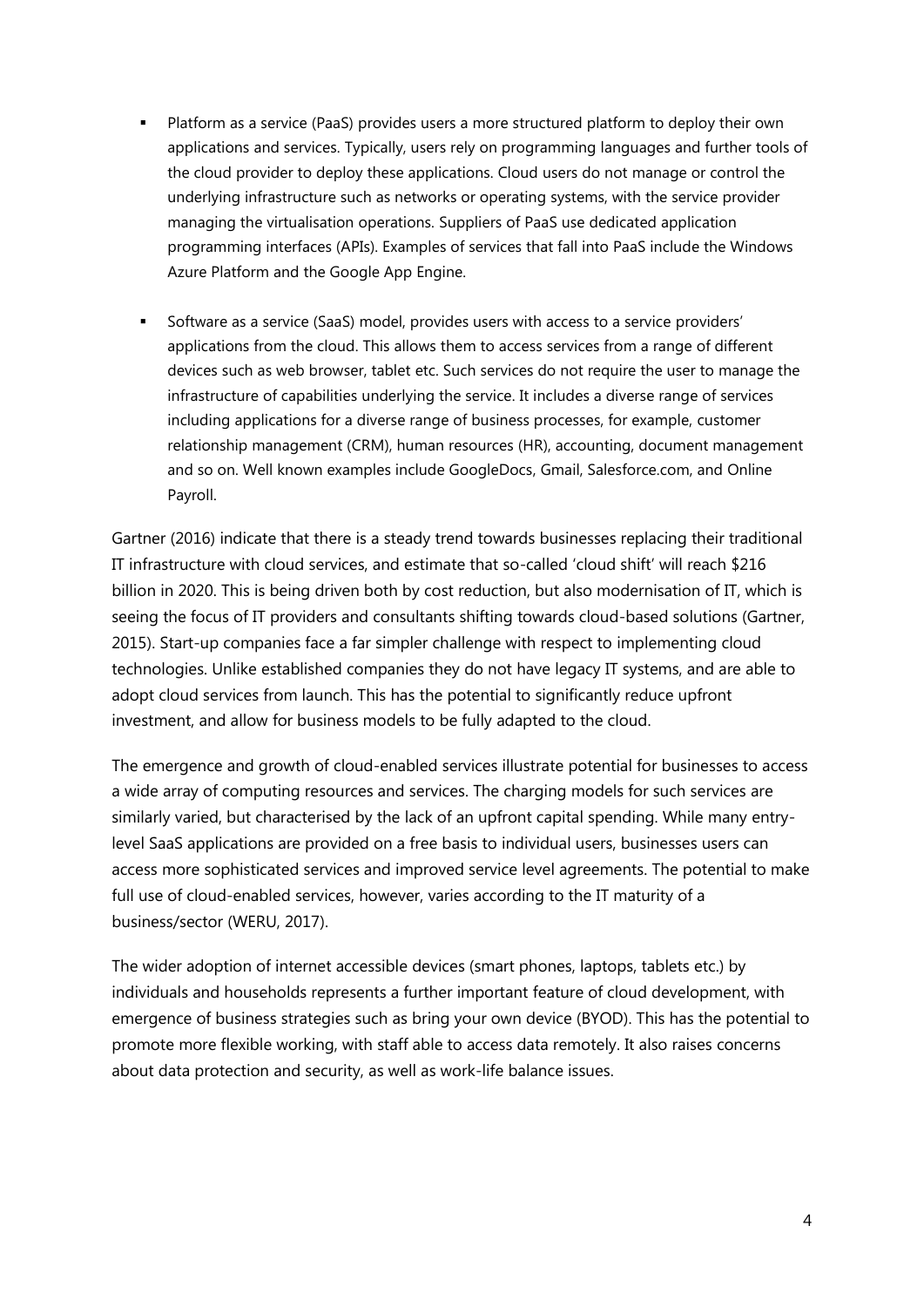For many SMEs, concerns about cloud risk and security are barriers to adoption (Doherty et al., 2015). As such technologies require network access at a sufficient (upload and download) speed there is potential for businesses to lose access to data and services for a period (Zullick and Varol, 2014). Such 'outages' could have important impacts, with respect to delays and disruption of important business activities (Cristina et al., 2013). Additional risks are security-related, with concerns about hacking into sensitive date. While this is possible, cloud provider security protocols often exceed those implemented by SMEs. Indeed, Gartner (2015) suggests that the 'cloud is more secure than operating a standalone server maintained in-house'. There is, however, a challenge of educating users in taking sensible security steps, and for businesses to incorporate cloud computing into their risk and recovery plans (Zullick and Varol, 2014).

While the costs of adopting cloud computing services, relative to investing in infrastructure, are often emphasised, there is a growing recognition that cloud technology has the potential to underpin many business processes. In this respect, it has been argued that cloud computing can have a transformative impact on a business through more flexible and scalable operating models and faster entry into new markets and geographies (KPMG, 2013 11). Such transformation is said to go beyond IT activity, with potential for it to 'reinvent services for a mobile world…permeat[ing] the very fabric of an organisation' (Microsoft, 2016 1). While extensive cloud-enabled business processes can be seen in many sectors, with examples both in large businesses such as Netflix (Izrailevsky, 2016), AirBnB (Amazon Web Services, No date), and smaller start-up businesses. These changes illustrate the potential for the cloud to act as a platform for businesses to innovate in their digital business processes and services (OECD, 2014).

Wholesale enablement of business processes through cloud computing services is likely to be a challenging task for most businesses, and may represent a more incremental, piecemeal approach. There are, however many business process applications already available, as indicated in the figure 2-1 below, and this picture is likely to develop in future as new applications emerge<sup>1</sup>. This rapidly evolving picture may highlight the need for ongoing external support given the size and sector variations in digital maturity that are evident in Wales (WERU, 2017).

-

 $<sup>1</sup>$  Further examples of cloud enabled applications can be found in the annex of this report.</sup>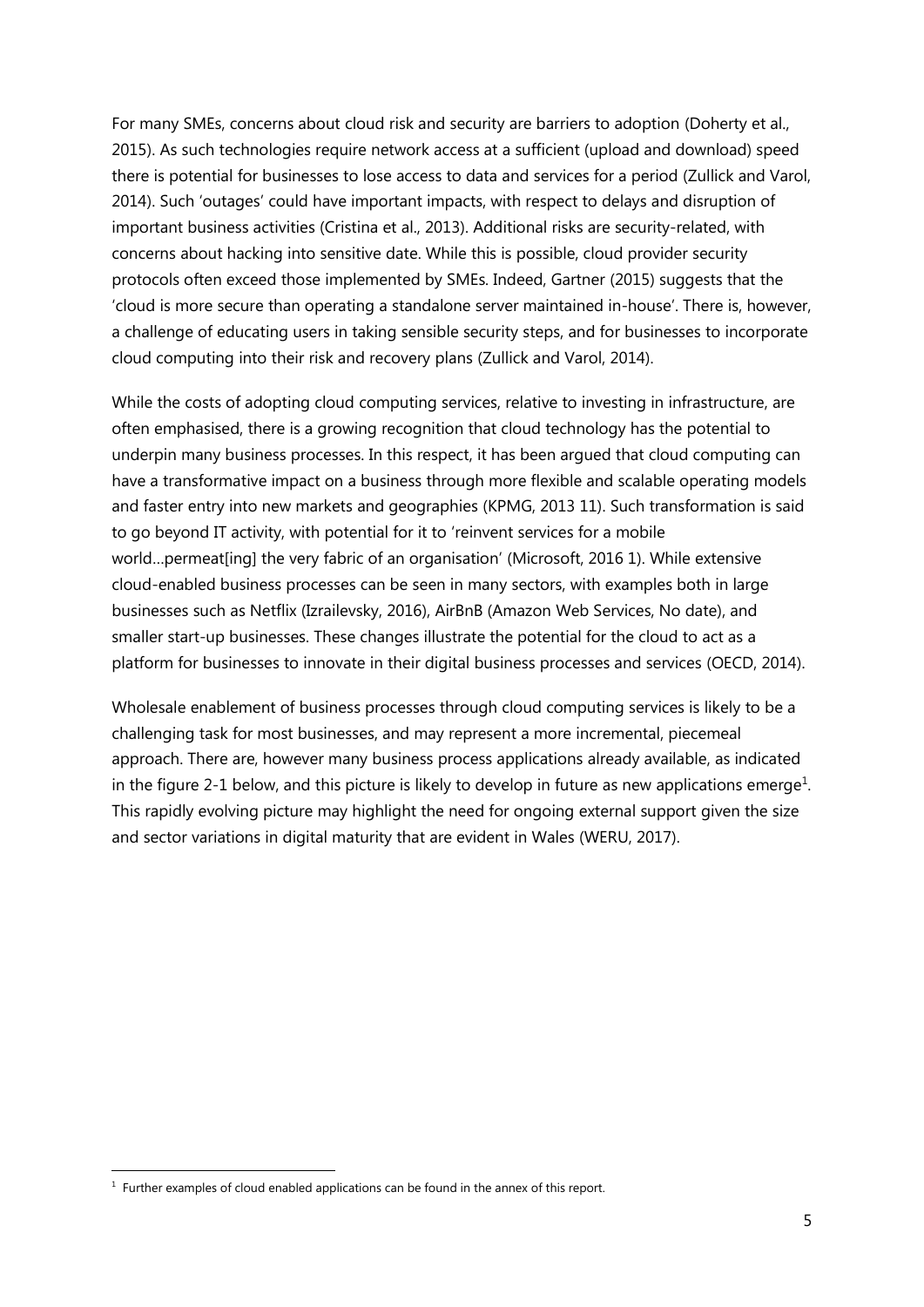<span id="page-7-0"></span>**Figure 2-1 Business processes enabled by cloud applications**



Other areas where cloud applications have the potential to impact on business activity are set out below. These represent potential areas for future Horizon Scanning papers:

#### *Mobility and collaboration*

The accessibility of cloud services from devices outside the businesses premises opens the potential for greater home / mobile working (Carcary et al., 2014). This may have an impact on the accommodation requirements of businesses, as well as greater responsiveness to customer needs. In this respect, it may allow businesses in remote geographical areas to trade and collaborate with partners outside the region. Concerns about the security of employee-owned devices, and the potential impact on work life balance, will need to be taken into account.

#### *New business models*

The cloud provides possibilities for new digital business models, including fully online business models, and hybrid models that provide aspects of 'bricks and mortar' and online business models (OECD, 2015). The enabling role of the cloud and associated digital technologies represents an important area of business model innovation (Teece, 2010), and an opportunity for businesses to address competitiveness challenges.

#### *Data analytics*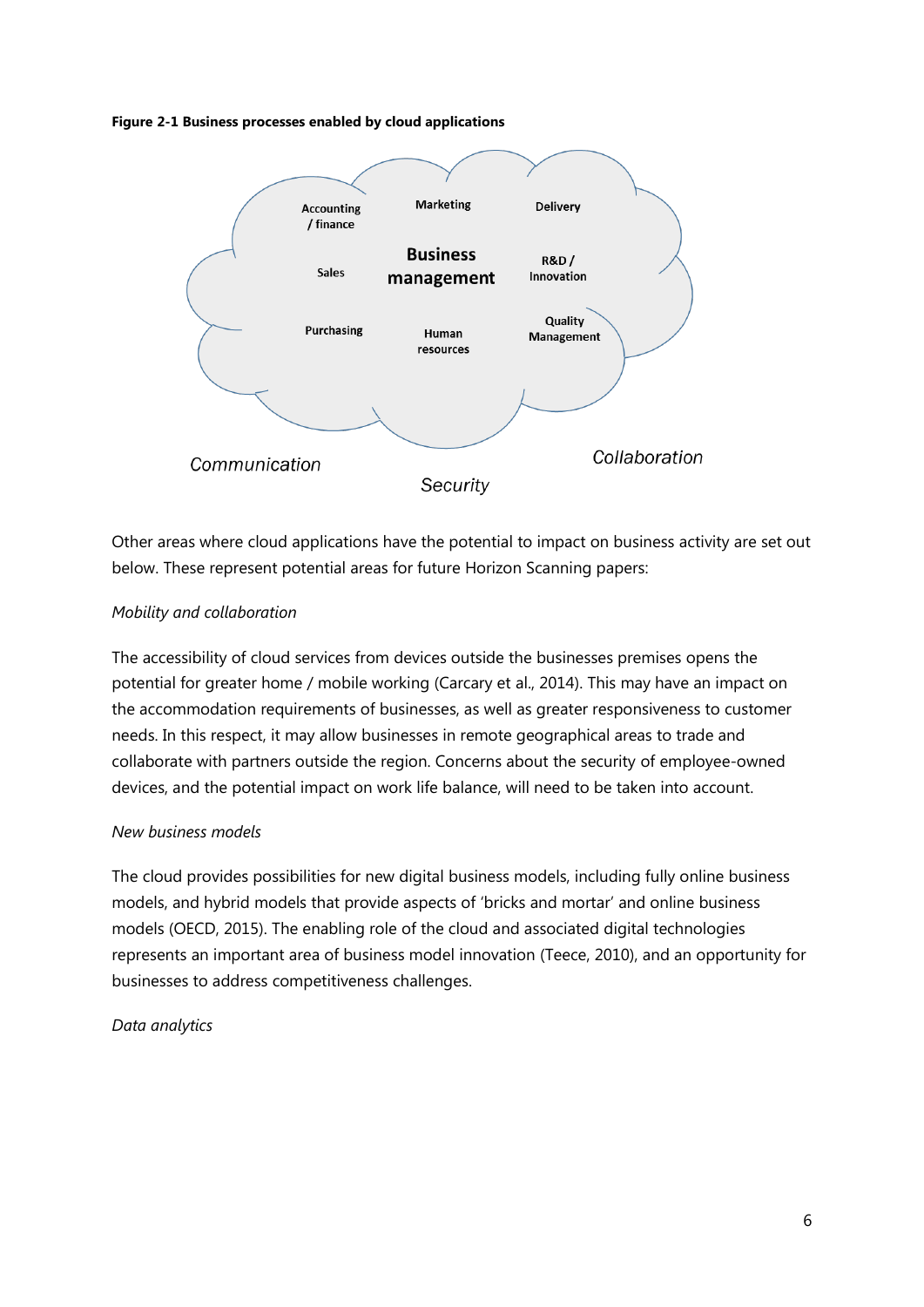The development of cloud technologies is associated with the growth of data collection and storage. Some sectors are more 'data heavy' and require greater levels of storage (e.g. creative industries, and those industries with high numbers of users). The emergence of cloud technologies can substantially increase the opportunity for business to capture and store larger amounts of data about business processes and customers, as well as make use of a wide range of analytical tools (Assunção et al., 2015). This developing area is expected to increase in future with associated developments of sensors, and the emergence of the so-called 'Internet of Things' (IoT).

#### *Artificial intelligence (AI)*

AI represents a rapidly emerging business technology. Technology companies are increasingly making use of technologies in customer support (so-called chat bots), as well as in consumer products (for example, Amazon Dot). AI technologies are increasingly being enabled by cloud technologies (PaaS) and made available to businesses through graphical interfaces. These technologies provide the potential for SMEs to offer new services to customers (Oracle, 2016).

#### *Business continuity and disaster recovery*

While concerns have been expressed about the security, durability and availability of data stored in the cloud, such issues are not specific to the cloud. In this respect it has been claimed that the cloud offers the opportunity for businesses to include it in their plans for business continuity and disaster recovery, as data in the public cloud is stored away from the businesses' premises and backed up in multiple geographical locations (Carcary et al., 2014).

The technologies reviewed above occupy a rapidly changing context for business. Over the course of this research project new technologies and issues are likely to emerge, and existing technologies evolve. A key feature of the horizon scanning research will be to consider these developments in the context of Wales and explore the implications for business and policy.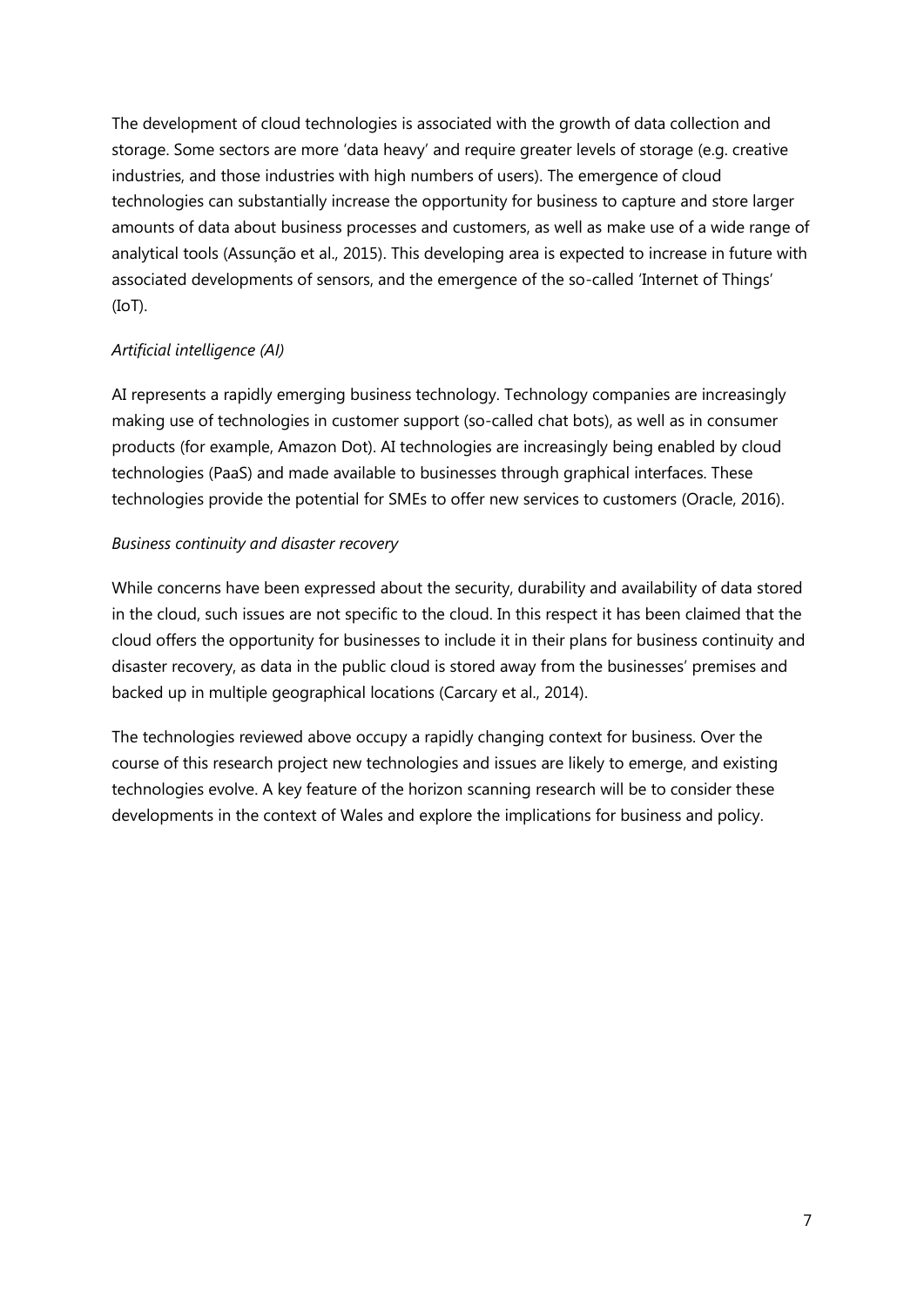## <span id="page-9-0"></span>**3 Implications for businesses in Wales**

The transformative power of the cloud and associated digital technologies represents a significant opportunity for both existing businesses and start-up businesses in Wales. Research by the Cardiff University's Welsh Economic Research Unit (WERU) has found that there are significant gaps in business adoption of technologies enabled by superfast broadband. Indeed three in ten businesses surveyed reported that none of their employees used cloud enabled services at the business premises. This suggests that there is still further progress needed to raise awareness of the cloud along with its capabilities, and to support more widespread use of it (WERU, 2017).

While there is potential for the cloud to help SMEs transform the efficiency and effectiveness of their business processes, the WERU research reveals several factors that may limit its full exploitation. First, the majority of businesses in the survey do not have superfast broadband. Second, download speeds are particularly important to the full use of cloud enabled technologies (OECD, 2014, 2015). Here, research suggests that average download speeds are significantly higher (29 mbps) than upload speeds (3 mbps) in Wales (Ofcom, 2016). This implies that progress is needed to reach symmetry between upload and download speeds. Third, the average size of Welsh businesses is micro (fewer than 10 employees). Here, larger businesses will often have access to more IT support resources, however many cloud-enabled technologies, most notably SaaS, provide similar functionality to their non-cloud offerings.

While the cloud and associated digital technologies are important to businesses in Wales, it is important to recognise that IT alone is not sufficient for business competitiveness. Such resources are readily imitable and unlikely to differentiate a business from its competitors. In this respect research has found that developing a strategic approach to digital technologies, underpinned by cultural change and skills development across a business, are equally important (Carr, 2003). The implication for businesses in Wales is that the cloud should not be treated in isolation, but should be seen as part of a wider transformation of business processes.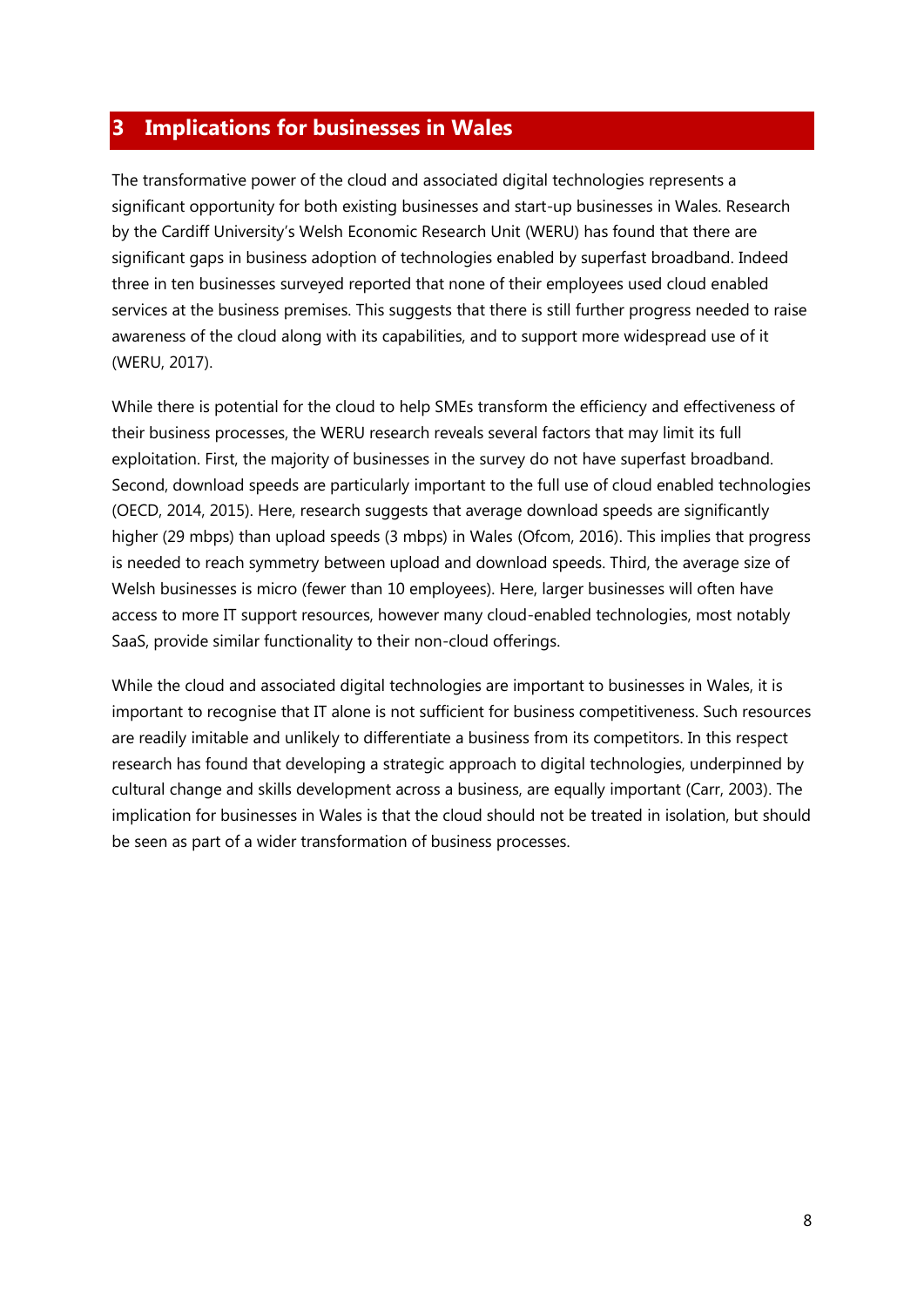## <span id="page-10-0"></span>**4 Likely scope and scale of impact on businesses**

The transformative potential of cloud and enabled technologies suggests that there is unlikely to be any sector that will be untouched by its growth. A recent global survey, for example, has found that 76% of businesses believe that digital technologies are disrupting their industries (Kane et al., 2015). While there is potential for cloud-enabled technologies to be disruptive to jobs and sectors (for example IT hardware suppliers) the overall nature of its impact is less clear as new economic activity is likely to emerge based on cloud-related modernisation. The findings indicate that those businesses and sectors best able to understand and engage with the cloud and associated digital technologies, will be best placed to respond to competitive digital challenges in the future.

While there may be a disruptive element to cloud computing, there are a number of areas in which cloud computing presents opportunities to improve productivity and innovation in Wales. For example, in addition to costs savings and greater flexibility, there is also potential for cloud computing to act as a platform for businesses to offer new digital services in rural and remote areas. This can result in businesses increasing their reach to customers and collaborators outside their immediate area. The flexibility provided by the cloud may encourage existing and new businesses, as well as others wishing to move to rural areas for factors such as quality of life (of which Wales is well placed). In this respect cloud computing has the potential for greater levels of economic activity in rural areas.

Ensuring access to fast broadband using a wide range of technologies, and preparing and addressing the future developments in technologies and standards such as 5G will be important in maximising the opportunity for digital technologies, and subsequent benefits for businesses in Wales.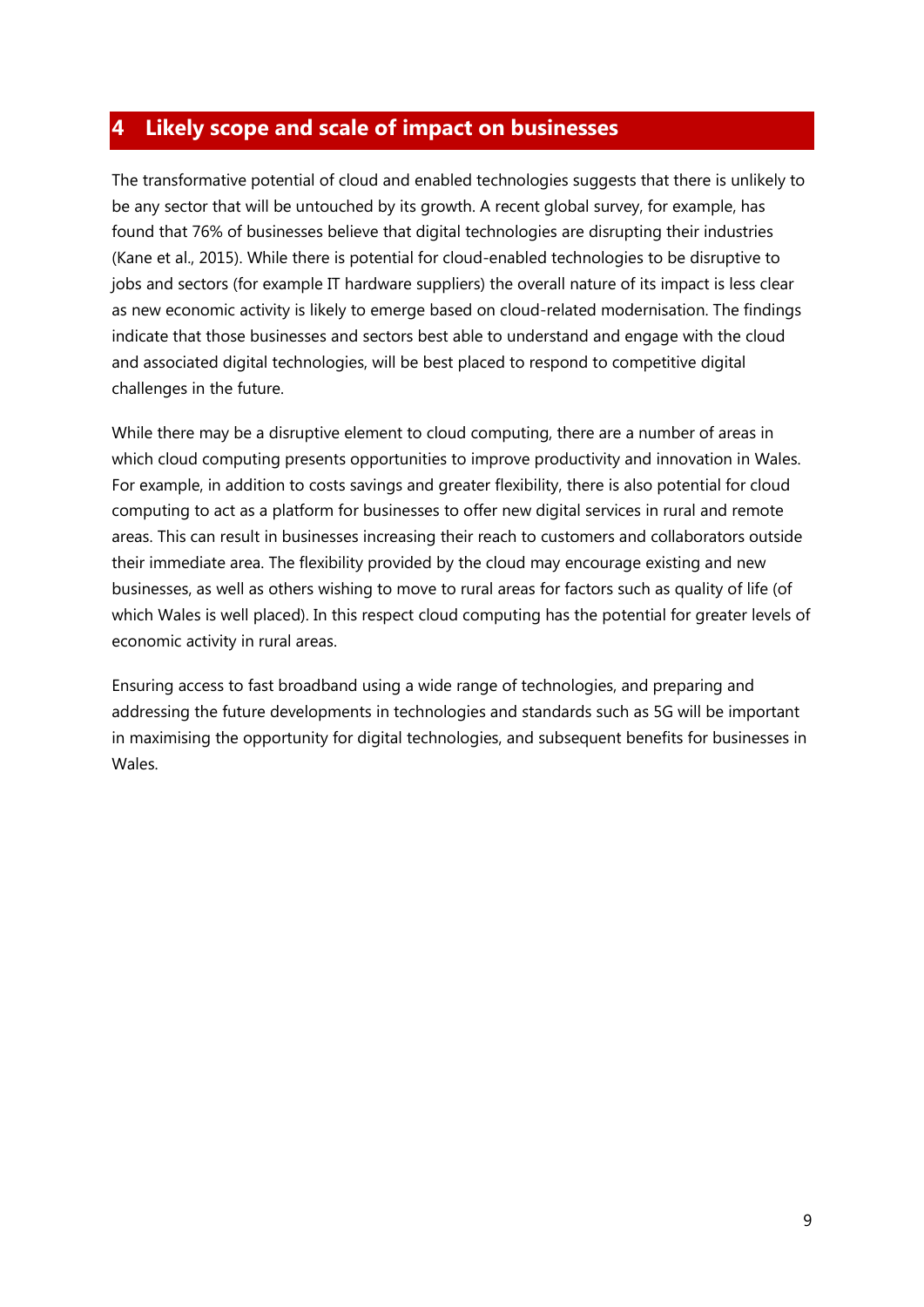## <span id="page-11-0"></span>**5 Lessons for superfast broadband support in Wales**

While cloud-enabled digital technologies are likely to grow in importance in the coming years, their impact is likely to vary according to size, sector and location of businesses. The challenge facing the SFBBE programme is not necessarily one of making business aware of high tech and complex technologies of the future, but rather enabling more businesses to understand and adopt many technologies that are already available to companies today. The key implications for the programme can be summarised as follows:

#### *Evolving promotional messages over time to emphasise the changing importance of benefit types*

The primary benefit associated with cloud computing is currently expressed in terms of cost reduction (Gartner, 2015). This is clearly a key driver for established companies with legacy IT systems. In future, however, drivers are likely to be concerned with factors such as flexibility availability on multiple devices, scalability (KPMG, 2013), and the likelihood that competitors and customers will be seeking to engage through cloud enabled technologies.

### *Supporting businesses to expand their use of cloud technologies across the full range of business processes*

For many businesses cloud technologies are perceived as being relevant to individual or a small number of business processes (for example, back office data storage). As a platform, however, cloud and enabled digital technologies have the potential to transform all aspects of a business and its processes. This does not mean that all businesses need to become technology businesses. The role of the programme will be one of building confidence, and enabling businesses to access specialist support, both within, and outside of the programme.

#### *Supporting businesses as they become more digitally mature*

Businesses whose core activity is IT are not the target market for the programme. Such businesses are often able to satisfy their own cloud/IT needs internally. Digital maturity in the majority of businesses in Wales, however, is likely to evolve over time, driving more sophisticated use of cloud technologies. The challenge for the SFBBE programme will be supporting businesses on this journey towards maturity, for example, through more advanced workshops and information on more sophisticated uses of the cloud (SaaS, IaaS, PaaS etc.). In this respect cloud providers are increasingly providing more simplified interfaces and bundled PaaS and IaaS services for less IT sophisticated users.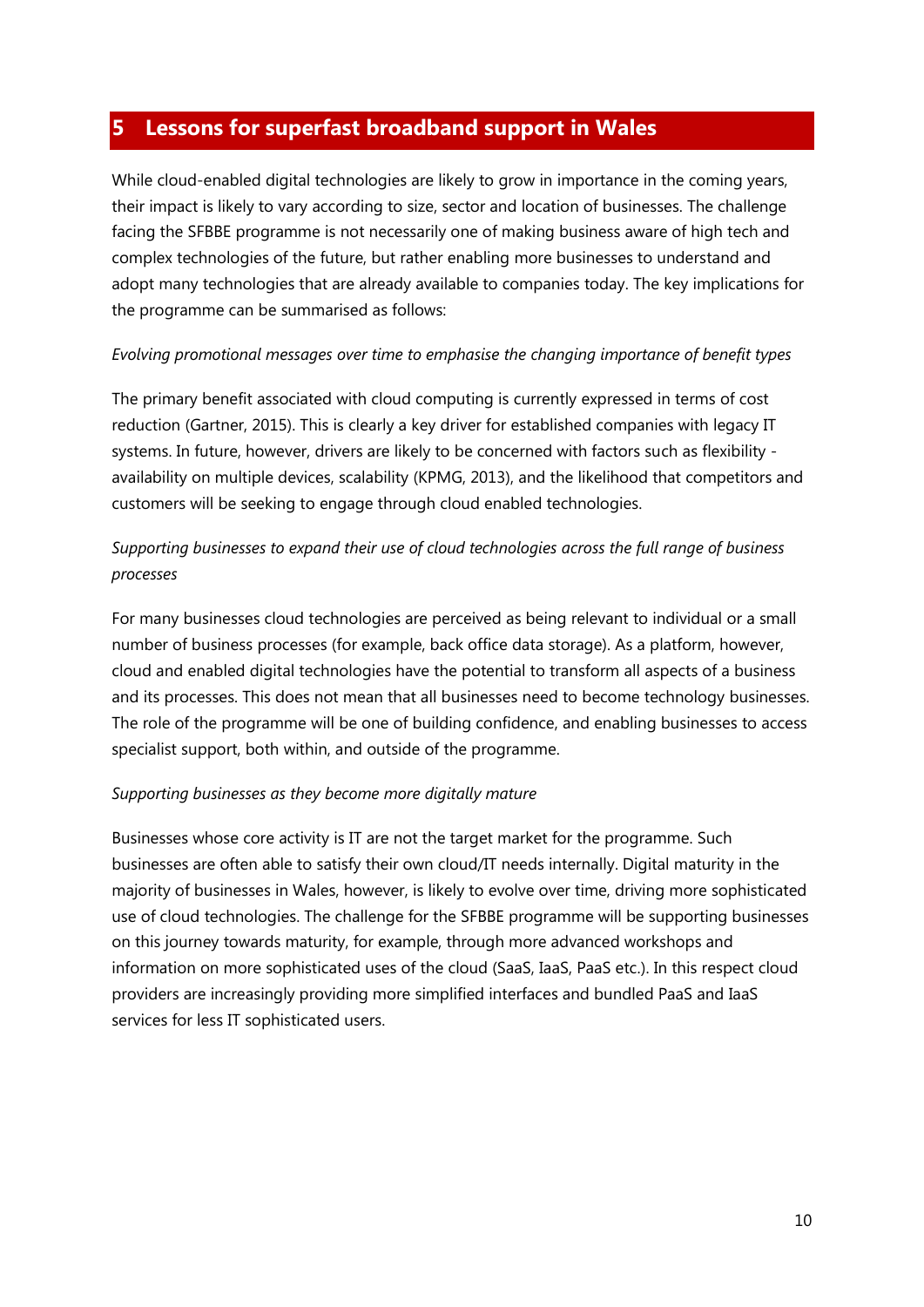#### *Allying fears with hard evidence (security and risks)*

Security of cloud computing is one of the most important issues for many businesses (Gartner, 2016). While the potential for such risks are apparent – remote storage of data, reliance on network connections etc. – it will be important that the programme distils the practical implications from the hype. This may include reference to the comparable risks of owning and maintaining IT infrastructure, the rigorous security steps taken by cloud providers and the UK government's own cloud native policy (Government Digital Service, 2017). These factors imply that the SFBBE programme will need to confidently raise awareness of the cloud and its potential role in enabling digital technologies.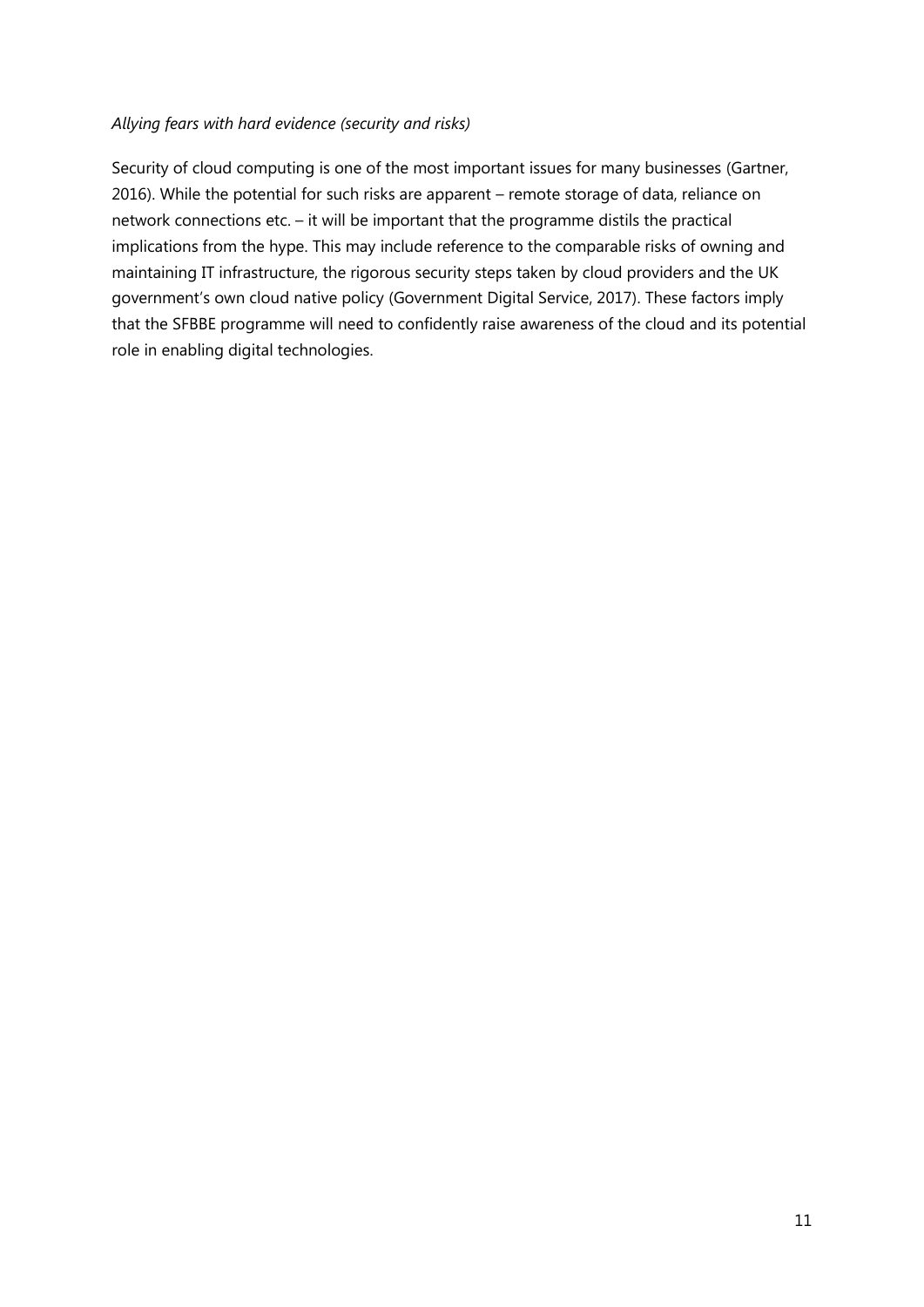## <span id="page-13-0"></span>**6 Annex**

<span id="page-13-1"></span>

| Table 6-1 Business processes and illustrative cloud applications |  |  |  |  |
|------------------------------------------------------------------|--|--|--|--|
|------------------------------------------------------------------|--|--|--|--|

| <b>Business processes</b>                    | <b>Cloud applications</b>                                                                                    |
|----------------------------------------------|--------------------------------------------------------------------------------------------------------------|
| Control                                      | Asset management<br>Materials requirement planning<br><b>Enterprise Resource Planning</b>                    |
| Accounting                                   | Accounting / Bookkeeping<br>Payroll                                                                          |
| Sales                                        | <b>CRM</b><br>Electric point of sales (EPOS)<br>Electronic payment<br><b>Booking solutions</b><br>E-Commerce |
| Marketing                                    | Social media management                                                                                      |
| Delivery management                          | Transport management system (TMS)<br>Inventory/Stock control                                                 |
| Purchasing                                   | Purchase Order Software                                                                                      |
| Human resource                               | Human Resources Management                                                                                   |
| R&D and innovation                           | Project management                                                                                           |
| Cross-cutting: Communication & collaboration | File sharing<br>Video Conferencing<br>VolP                                                                   |
| <b>Cross-cutting: Security &amp; control</b> | Anti malware<br>Data back up<br>Mobile device management                                                     |

Source: Adapted from Business Wales (2016)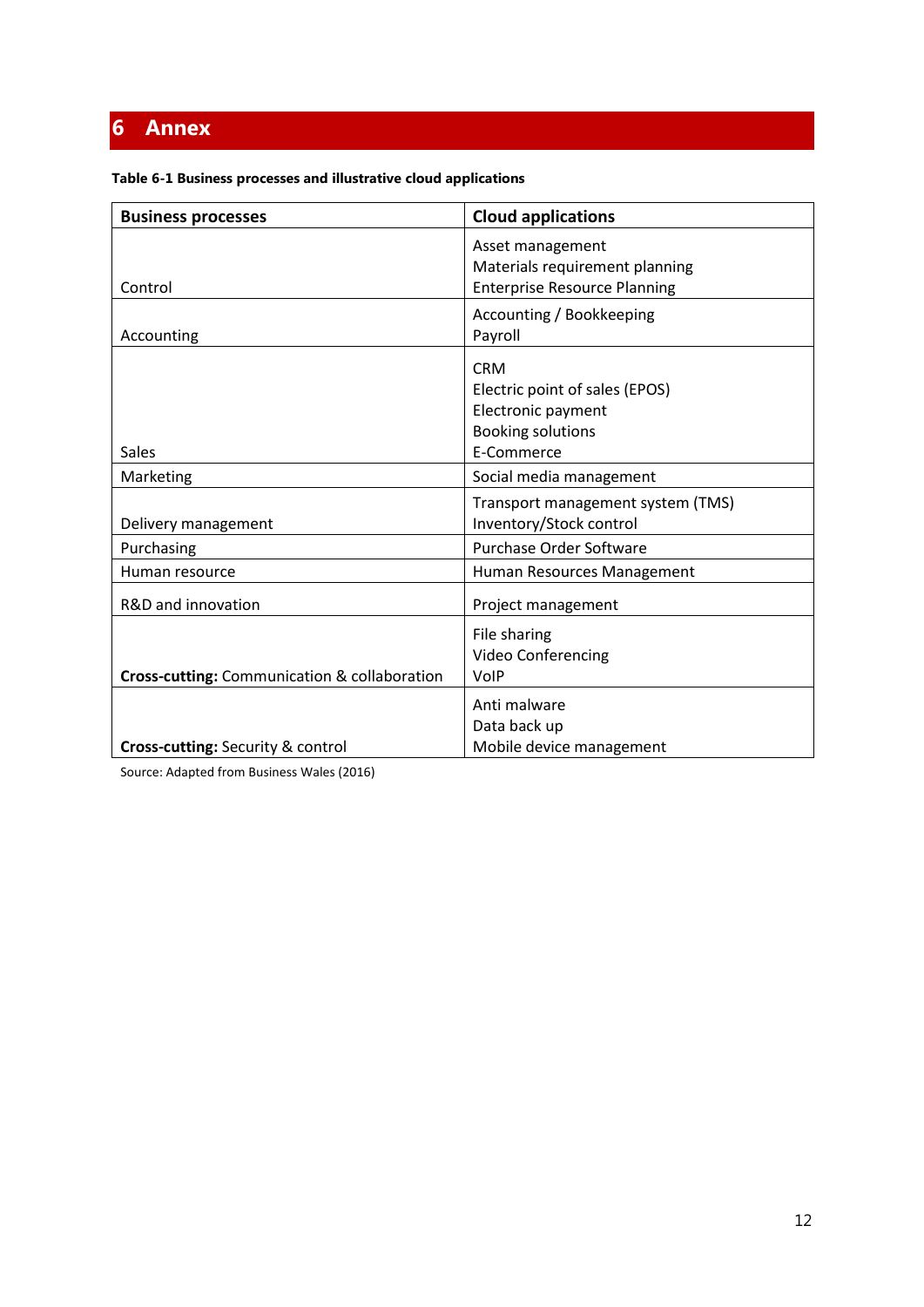#### <span id="page-14-0"></span>**References**

Amazon Web Services, No date. Airbnb Case Study. AWS. [https://aws.amazon.com/solutions/case](https://aws.amazon.com/solutions/case-studies/airbnb/)[studies/airbnb/](https://aws.amazon.com/solutions/case-studies/airbnb/)

Assunção, M.D., Calheiros, R.N., Bianchi, S., Netto, M.A.S., Buyya, R., 2015. Big Data computing and clouds: Trends and future directions. Journal of Parallel and Distributed Computing 79–80, 3-15. http://dx.doi.org/10.1016/j.jpdc.2014.08.003

Business Wales, 2016. Superfast Business Wales: Software Directory 2016-2017. Welsh Government. Available at: https://businesswales.gov.wales/superfastbusinesswales/superfast-software-directory

Caldarelli, A., Ferri, L., Maffei, M., 2017. Expected benefits and perceived risks of cloud computing: an investigation within an Italian setting. Technology Analysis & Strategic Management 29, 167-180. http://dx.doi.org/10.1080/09537325.2016.1210786

Carcary, M., Doherty, E., Conway, G., McLaughlin, S., 2014. Cloud Computing Adoption Readiness and Benefit Realization in Irish SMEs—An Exploratory Study. Information Systems Management 31, 313- 327. http://dx.doi.org/10.1080/10580530.2014.958028

Carr, N.G., 2003. IT doesn't matter. Harvard Business Review May.

Cristina, L., Silvia, M., Despina, M., 2013. Cloud Computing for Small and Medium-Sized E-Commerce Businesses. An Overall Look on the Benefits and Risks of Cloud Computing in E-Commerce. Ovidius University Annals, Series Economic Sciences 13, 541-544.

Doherty, E., Carcary, M., Conway, G., 2015. Migrating to the cloud: Examining the drivers and barriers to adoption of cloud computing by SMEs in Ireland: an exploratory study. Journal of Small Business and Enterprise Development 22, 512-527. http://dx.doi.org/10.1108/JSBED-05-2013-0069

Gartner, 2015. Gartner says modernization and digital transformation projects are behind growth in enterprise application software market. Gartner Inc., Stamford, Conn.

Gartner, 2016. Gartner says by 2020 Cloud Shift will affect more than \$1 Trillion in IT spending. Gartner Inc., Stamford, Con.

Government Digital Service, 2017. Consider cloud solutions before alternatives. Gov.UK.

Izrailevsky, Y., 2016. Completing the Netflix Cloud Migration. Netflix Media Center.